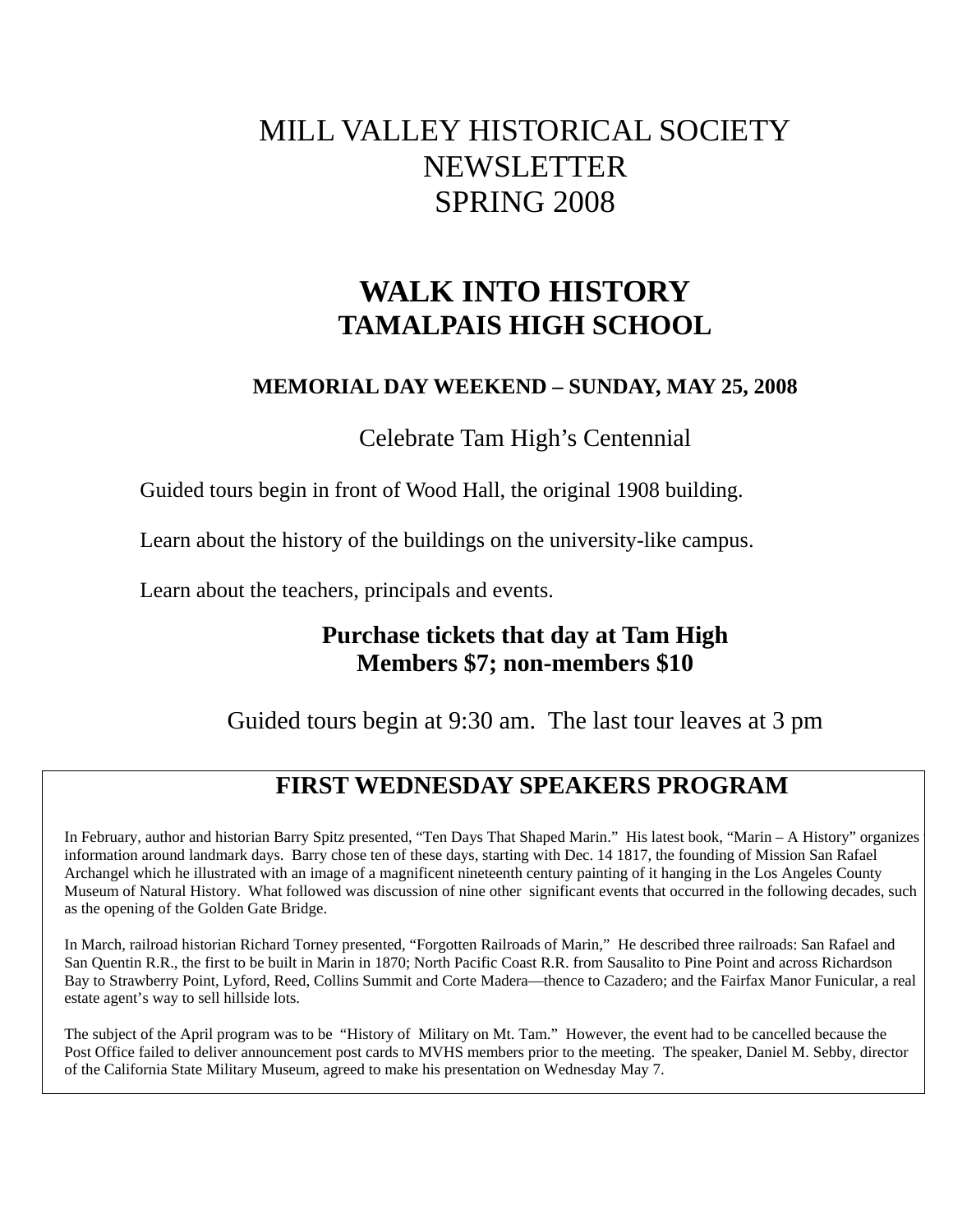## **RESERVED FOR GEORGE PARKER**

On the back of the long bench in front of Strawbridge's on Lytton Square, there is a small brass plate inscribed with George Parker's name. Former long-time owner of Strawbridge's, Chris Steindl, placed the sign there to honor a man who for many years came to sit on the bench each morning.

Born in Dorchester, Massachusetts and raised in Providence, Rhode Island, George Parker joined



the U.S. Navy, and served in the submarine service. Introduced to his future wife by a friend, he moved to Mill Valley after marrying local girl, Dorothy Day. Discharged from the military in 1938, he joined the U. S. Post Office where he rose to Mill Valley's Assistant Postmaster. Divorced for many years, he attended to a number of collections, including his valued postal stamps. He was a Boy Scout leader, and served two terms on the Mill Valley Library Board of Trustees in the 1950s.

He became a familiar figure around town after his retirement in 1965. In the morning, he walked from his home on lower Lovell Avenue to join two old friends, Al Lambretti and Bill Provines, for a chat on the bench. His presence was so reliable that

Chris Steindl installed a small brass plate on the bench inscribed: Reserved for George Parker.

For about an hour, before Peet's Coffee made that spot on Lytton Square such a busy hub, the three old friends would begin their day together by meeting at the bench, rain or shine. George sat in the same spot every day and would speak to passersby too. As Chris Steindl reported, "George always had something positive to say." After George's death, Chris replaced the "Reserved" sign with: George Parker 1908-1991. If you hadn't passed the bench before 1991, you might not have known the man behind the plaque, but now you know a little something about him.

Joan Murray

### **HISTORY ROOM UPDATE**

Jessica Ryan, an intern last semester, has joined the History Room staff permanently. She keeps the History Room open every Tuesday from 10am until 2pm. Bob McCully joined the docent staff and shares Tuesday afternoon shift with John Robinson from 2pm to 4pm.

We restocked our research materials for third graders that came to research Mill Valley's rich heritage. We will post some of their best local history reports on the Library's web site.

Speaking of web sites, the History Room is now featured prominently on the new Library web site which was launched in January. Many historic photographs formerly displayed on the now defunct "94941.com" web site are once again accessible to the public. Check it out!

Digitization progresses. We have scanned almost 800 photos from the History Room collection. Many will soon be accessible on the History Room section of the Library web site using the powerful ContentDM software recently acquired. David Grossman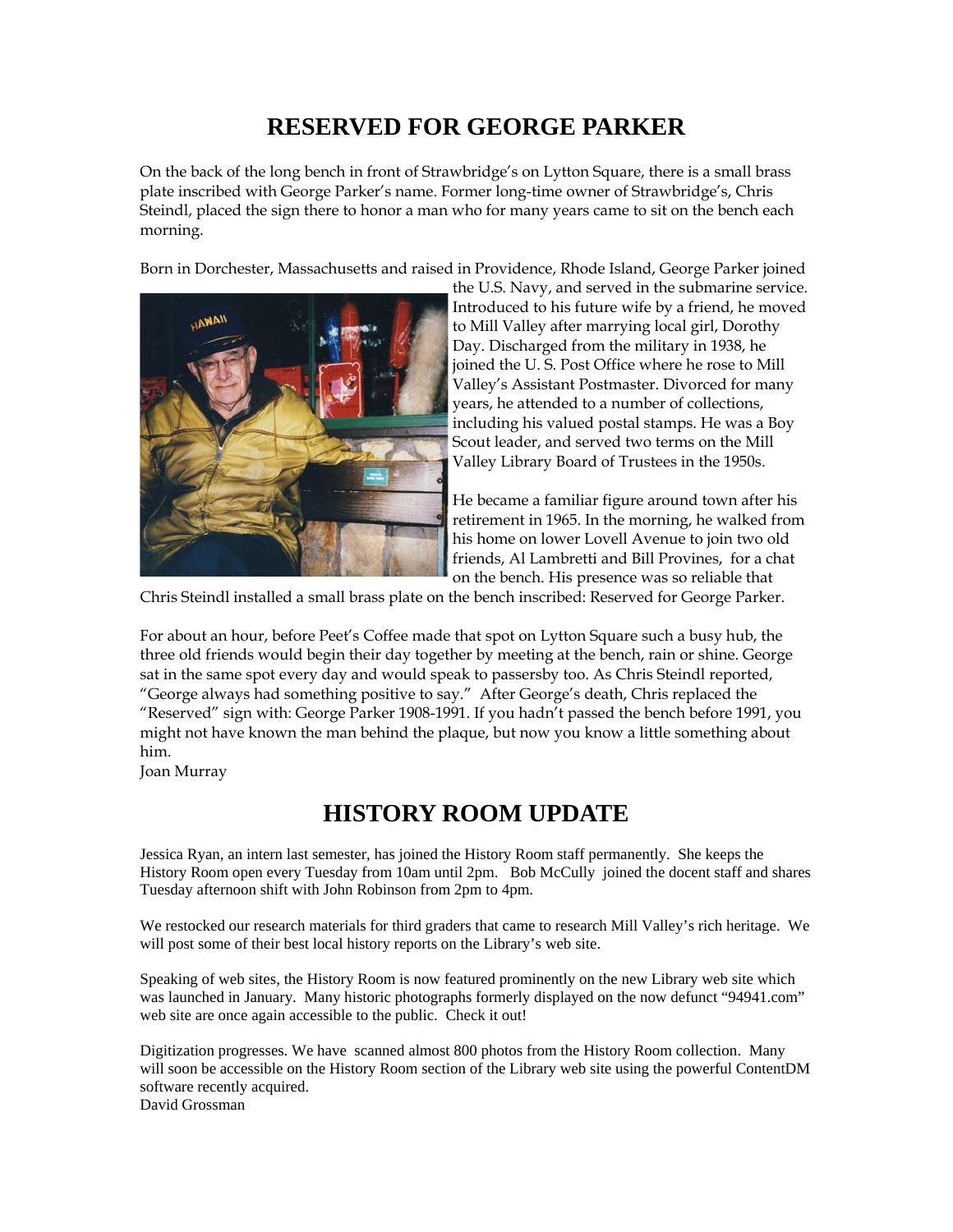## **PRESIDENT'S MESSAGE**  *By John Leonard, Board President*

I'm looking forward to our 2008 Annual Review. After being in the good hands of Joan Murray for the last two years, it is being produced this year by one of our new Board members, Wendy Zheutlin. I'm also looking forward to this year's Walk into History at Tam High, celebrating Tam's 100th Anniversary. As a graduate of Tam, I was pleased to learn that Tam is the oldest high school in the County in its current location. San Rafael High School was founded earlier, but it moved to its current location in 1924. Be sure to mark Sunday, May 25 on your calendar for the Walk into History at Tam High.

I am pleased to note the addition of Betsey Cutler, Wendy Zheutlin and Leslie Reiber to the Historical Society Board, and to welcome back Donna Carillo. It is truly a pleasure to work with a Board united by an interest in Mill Valley's history, commited to preserve this history and eager to make it accessible to current and future generations.

## **MILL VALLEY THEN & NOW**

Arcadia Publishing has a new book series, "Then & Now," to add to its highly successful series, "Images of America." In 2005, former resident Claudine Chalmers produced "Early Mill Valley" for the latter series which also includes "Angel Island," Tiburon Peninsula," and other nearby cities.

In 2007, Mill Valley's photographer extraordinaire, Suki Hill, authored "Mill Valley" for the "Then & Now" series. Many of the 87 pages in her book contain two photographs: a particular view as it looked many years ago and the same view today. Pertinent historical commentary complements the photos on each page. For distance shots, the enormous growth of trees and hedges often blocks today's views. This is less of a problem when comparing views of downtown streets then and now. Especially interesting are photographs of people. For example, a 1920 photo of participants at the third annual "Woman's Hike," shows women in bloomer-type attire, whereas the 2000 photo of Dipsea Race participants shows women in skimpy attire.

Also in 2007, Claudine Chalmers produced her second "Images of America" book entitled, "French San Francisco" which covers the history of the French presence since 1786. Highly recommended for those interested in the history of San Francisco.

### **ANNUAL MEETING**

On November 1, 2007, the Mill Valley Historical Society held its annual meeting at the Community Center. Turnout was greater than in 2006. The potluck produced excellent food and more than the usual number of main courses. Beautiful flower arrangements on each table added charm. A greater number of younger members attended.

Suki Hill, longtime Mill Valley resident and unofficial photographer, presented a slide show of black and white photographs of Mill Valley and its residents, transients and tourists taken between 1964 and the present.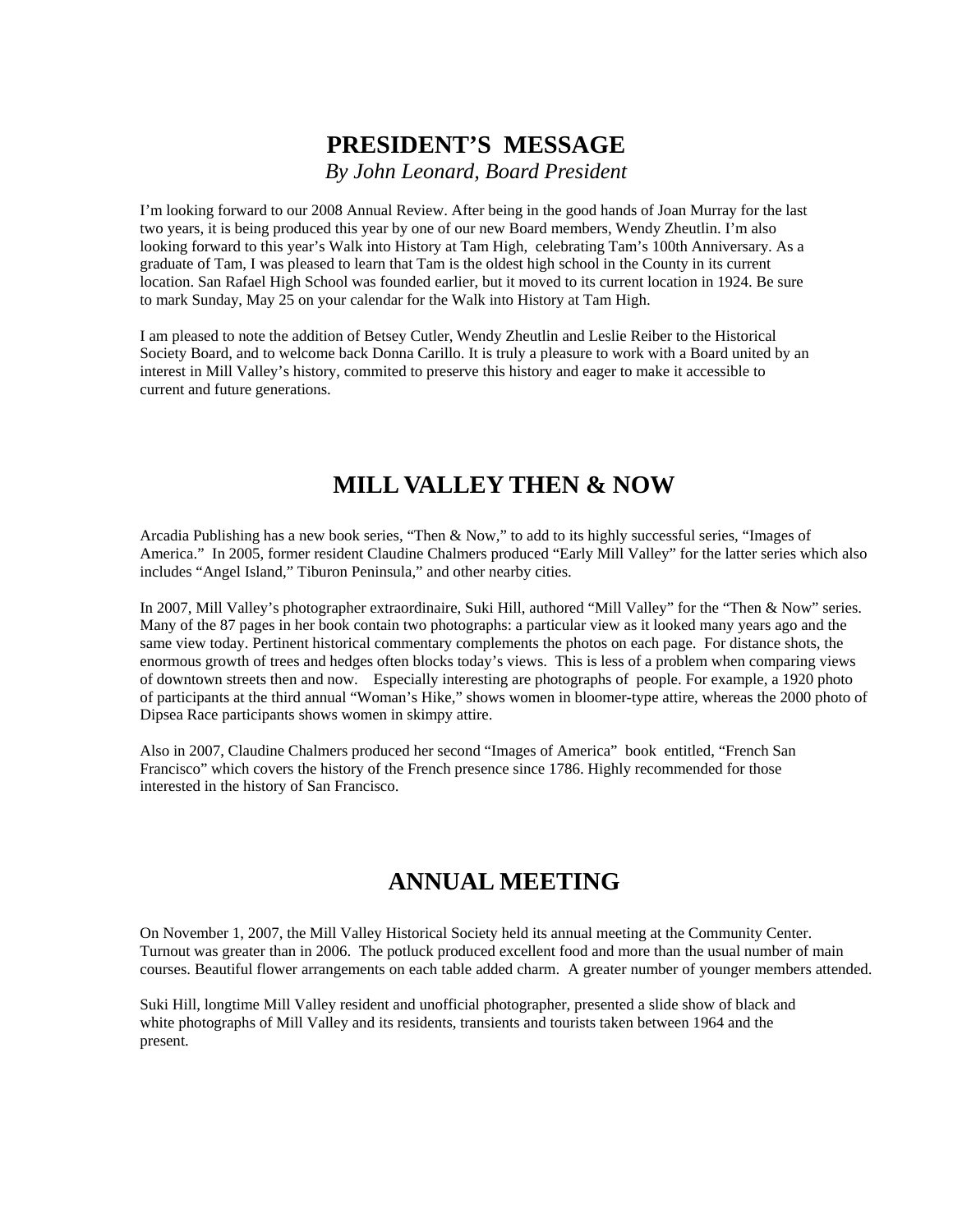### **HOMESTEAD OWNS MILL VALLEY STREETS AND LANES**

In 1890, the Tamalpais Land & Water Company (TL&WC) started selling properties that are today in Mill Valley. Subdivision maps specified the locations of lots, streets and lanes. TL&WC went out of business in 1988 and deeded all its properties to the Homestead Valley Land Trust (HVLT). In 1995, HVLT was surprised to learn that it owned 50 streets and 30 lanes in the city of Mill Valley. A few examples: Lovell, Ethel, Summit, Marion, Molino, Throckmorton, Magee, Cascade, Edgewood, Bernard Lane, Madrona Lane and the Dipsea Steps. Ridiculous but true.

### **NEW BOARD MEMBERS**

#### **Wendy Zheutlin**

Wendy has lived in Tam Valley for 13 years and has always been fascinated by its history and especially "Little City Farms" She has worked at many jobs from TV producer to writer and researcher. She brings to the Board a passion for history as a way to form community and a sense of belonging.

#### **Donna Almada Carrillo**

Donna is a third generation Marinite whose Portuguese family settled in Novato in the late 1800's. Her grandmother Mary De Borba was born in Lucas Valley and her dad, Anthony Almada, was born in the family house on their dairy ranch at Deer Island in Novato. Her family moved to Mill Valley in 1955. She graduated from Tam High in 1962. She has always been an avid reader and hiker and especially enjoys learning about the personal histories of preceding generations.

#### **Betsey Cutler**

 Betsey, who grew up in New Jersey in a house built during the Revolutionary War, has always had a love of historical places. In 1969, she moved to Mill Valley and served as Old Mill School P-TA President and Mill Valley P-TA Council President. She spent six years on the MV Planning Commission and 7+ years on the MV City Council, two terms as Mayor.

#### **Leslie Reiber**

Leslie has lived in Mill Valley for 12 years. She has worked as a volunteer in Old Mill and Middle schools, and served on their Emergency Preparedness Committees. She is a board member of the West Blithedale Canyon Neighborhood Association. She also worked for three years on the Steps, Lanes and Paths map project. She and her husband, David Witt, have a son at Tam High and a daughter at Middle School.